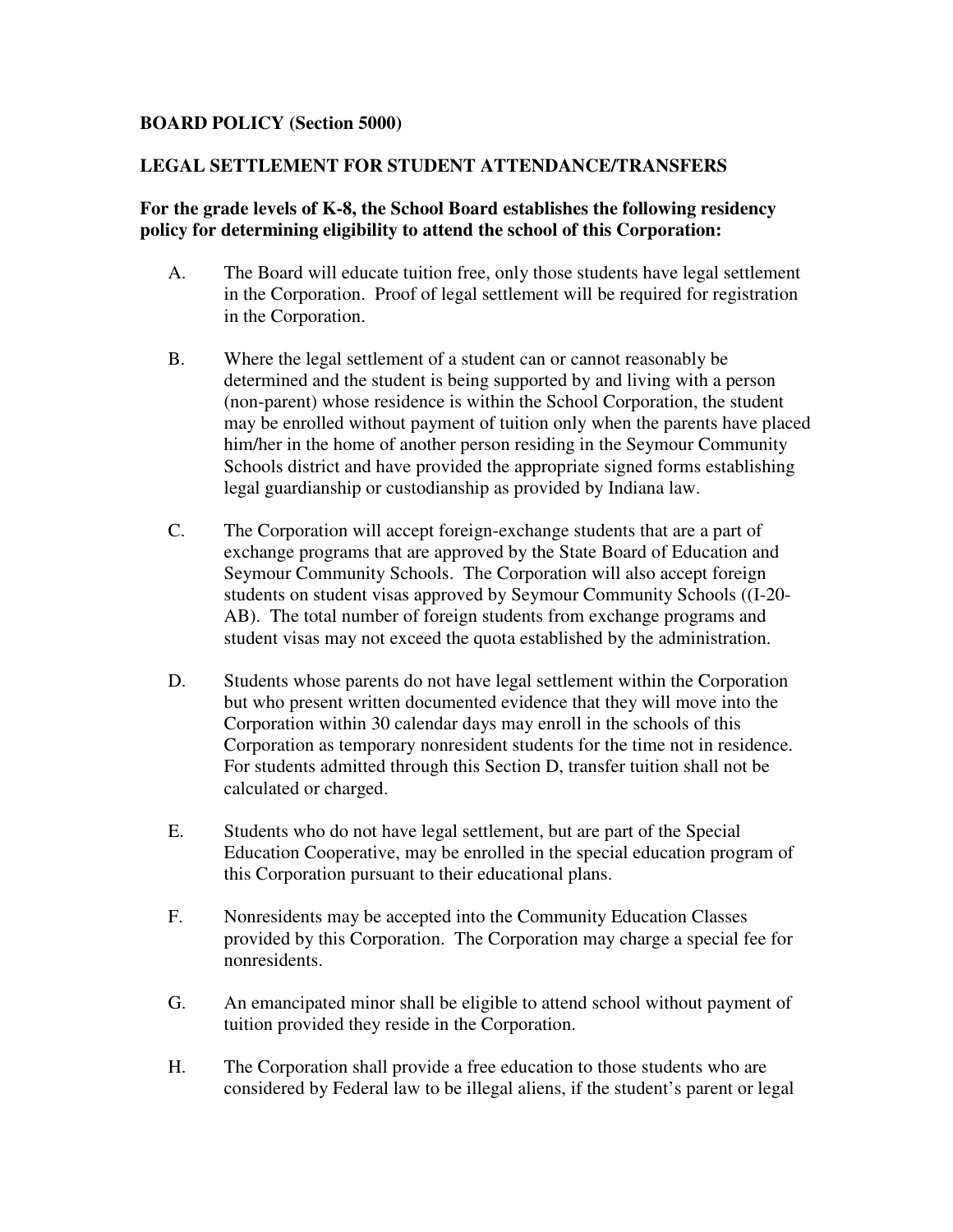guardian has legal settlement within the Corporation, or considered to be homeless by criteria established by the State Board (Policy 5111.01).

- I. Students who have resided in Seymour Community Schools district for at least two consecutive years immediately before moving to an adjacent school corporation shall be allowed to continue in the Seymour district without payment of transfer tuition, as per the stipulations of IC 20-26-11-30.
- J. Students who are cash transfer tuition students (and their siblings) as of 11/11/08 shall be grandfathered and not subject to the provisions of this policy. Should their residency/attendance status change at a later date, said students would then be subject to the aforementioned policy although siblings may remain in Seymour Community Schools. For students covered via this Section J, transfer tuition shall not be calculated or charged.
- K. Children of Divorced Parents Children of divorced parents may attend school in this Corporation without the payment of tuition if one (1) parent has legal settlement in this Corporation and a timely election is made. Not later than fourteen (14) days before the first student day of the school year for which the parent seeks enrollment, the parent with physical custody must notify the Superintendent of the school corporation in which the parents seeks to have the student enrolled of the election. The election may be made only once a year.

**For the grade levels of 9-12, the School Board establishes the following residency policy for determining eligibility to attend the school of this Corporation**:

------------------------------------------------------------------------------------------------------------

- L. Except for those students admitted under Section X of this policy, the Board will educate tuition free, only those students who have legal settlement in the Corporation. Proof of legal settlement will be required for registration in the Corporation.
- M. Where the legal settlement of a student can or cannot reasonably be determined and the student is being supported by and living with a person (non-parent) whose residence is within the School Corporation, the student may be enrolled without payment of tuition only when the parents have placed him/her in the home of another person residing in the Seymour Community Schools district and have provided the appropriate signed forms establishing legal guardianship or custodianship as provided by Indiana law.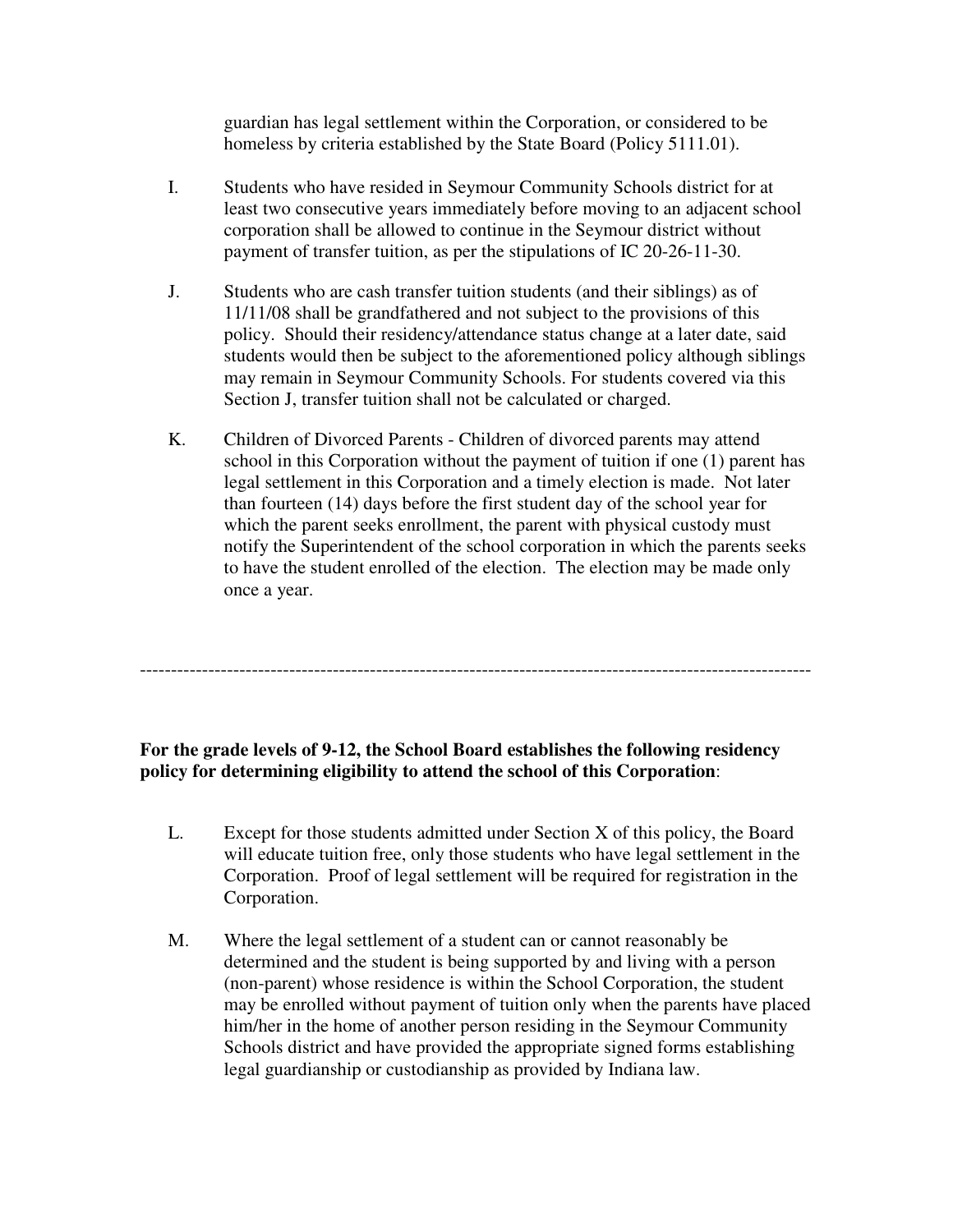- N. The Corporation will accept foreign-exchange students that are a part of exchange programs that are approved by the State Board of Education and Seymour Community Schools. The Corporation will also accept foreign students on student visas approved by Seymour Community Schools ((I-20- AB). The total number of foreign students from exchange programs and student visas may not exceed the quota established by the administration.
- O. Students whose parents do not have legal settlement within the Corporation but who present written documented evidence that they will move into the Corporation within 30 calendar days may enroll in the schools of this Corporation as temporary nonresident students for the time not in residence. For students admitted through this Section O, transfer tuition shall not be calculated or charged.
- P. Students who have completed the eleventh grade as Seymour residents and have changed their legal settlement to another school corporation may complete the twelfth grade in this Corporation without paying transfer tuition.
- Q. Students who do not have legal settlement, but are part of the Special Education Cooperative, may be enrolled in the special education program of this Corporation pursuant to their educational plans.
- R. Nonresidents may be accepted into the Community Education Classes provided by this Corporation. The Corporation may charge a special fee for nonresidents.
- S. An emancipated minor or married student living with a spouse shall be eligible to attend school without payment of tuition provided they reside in the Corporation.
- T. The Corporation shall provide a free education to those students who are considered by Federal law to be illegal aliens, if the student's parent or legal guardian has legal settlement within the Corporation, or considered to be homeless by criteria established by the State Board (Policy 5111.01).
- U. Students who have resided in Seymour Community Schools district for at least two consecutive years immediately before moving to an adjacent school corporation shall be allowed to continue in the Seymour district without payment of transfer tuition, as per the stipulations of IC 20-26-11-30.
- V. Students who are cash transfer tuition students (and their siblings) as of 11/11/08 shall be grandfathered and not subject to the provisions of this policy. Should their residency/attendance status change at a later date, said students would then be subject to the aforementioned policy although siblings may remain in Seymour Community Schools. For students admitted through this Section V, transfer tuition shall not be calculated or charged.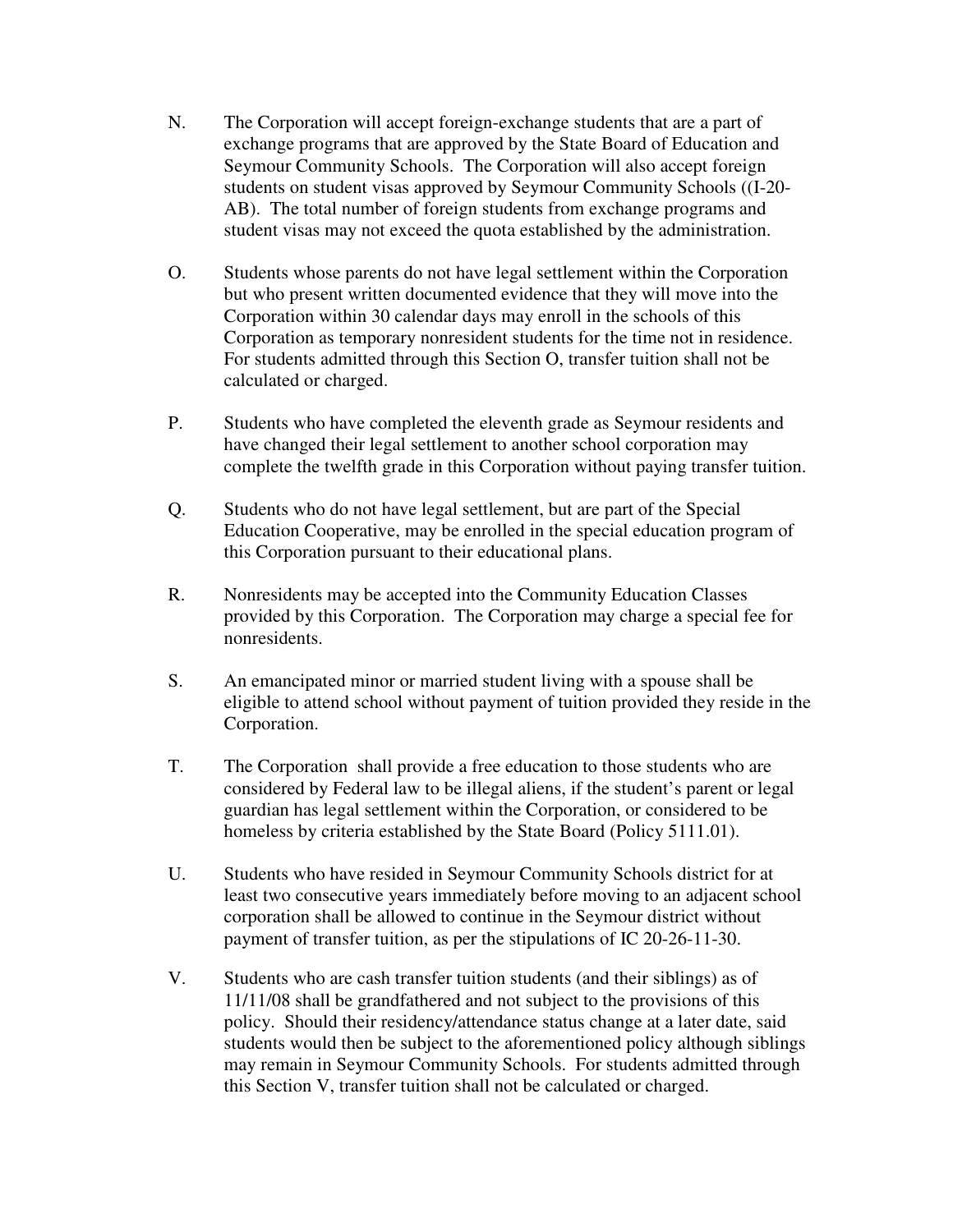- W. Children of Divorced Parents Children of divorced parents may attend school in this Corporation without the payment of tuition if one (1) parent has legal settlement in this Corporation and a timely election is made. Not later than fourteen (14) days before the first student day of the school year for which the parent seeks enrollment, the parent with physical custody must notify the Superintendent of the school corporation in which the parents seeks to have the student enrolled of the election. The election may be made only once a year .
- X. The Corporation may choose to allow non-resident students to attend Seymour High School subject to the following provisions:
	- 1. Application for Enrollment without Legal Settlement must be made to the high school principal no later than September 1 of the year requesting enrollment. Principal recommendations will be submitted to the Superintendent for final approval.
	- 2. Annual application is required.
	- 3. Crowded conditions at Seymour High School may result in the application being denied.
	- 4. The student's educational, vocational and curricular needs must be better accommodated with the transfer.
	- 5. All book rental costs and fees must be paid in advance, if applicable**.**
	- 6. The student must provide written evidence documenting academic success, as specified by the high school principal, for the two prior school years.
	- 7. The student's parent(s)/guardian(s) agree to provide transportation to and from school on the days that school is in session.
	- 8. Under no circumstances is an application for enrollment without legal settlement to be accepted for athletic reasons.
	- 9. Failure to abide by the academic or conduct standards and requirements of Seymour High School or to pay all applicable fees may result in the loss of the privilege to remain enrolled in Seymour High School, during the school year in which an enrollment without legal settlement agreement is in effect.
	- 10. Any student admitted for enrollment without legal settlement who leaves Seymour High School at any point during the school year will not be allowed to re-enroll during the same school year.
	- 11. An interview for prospective students and parents may be required.